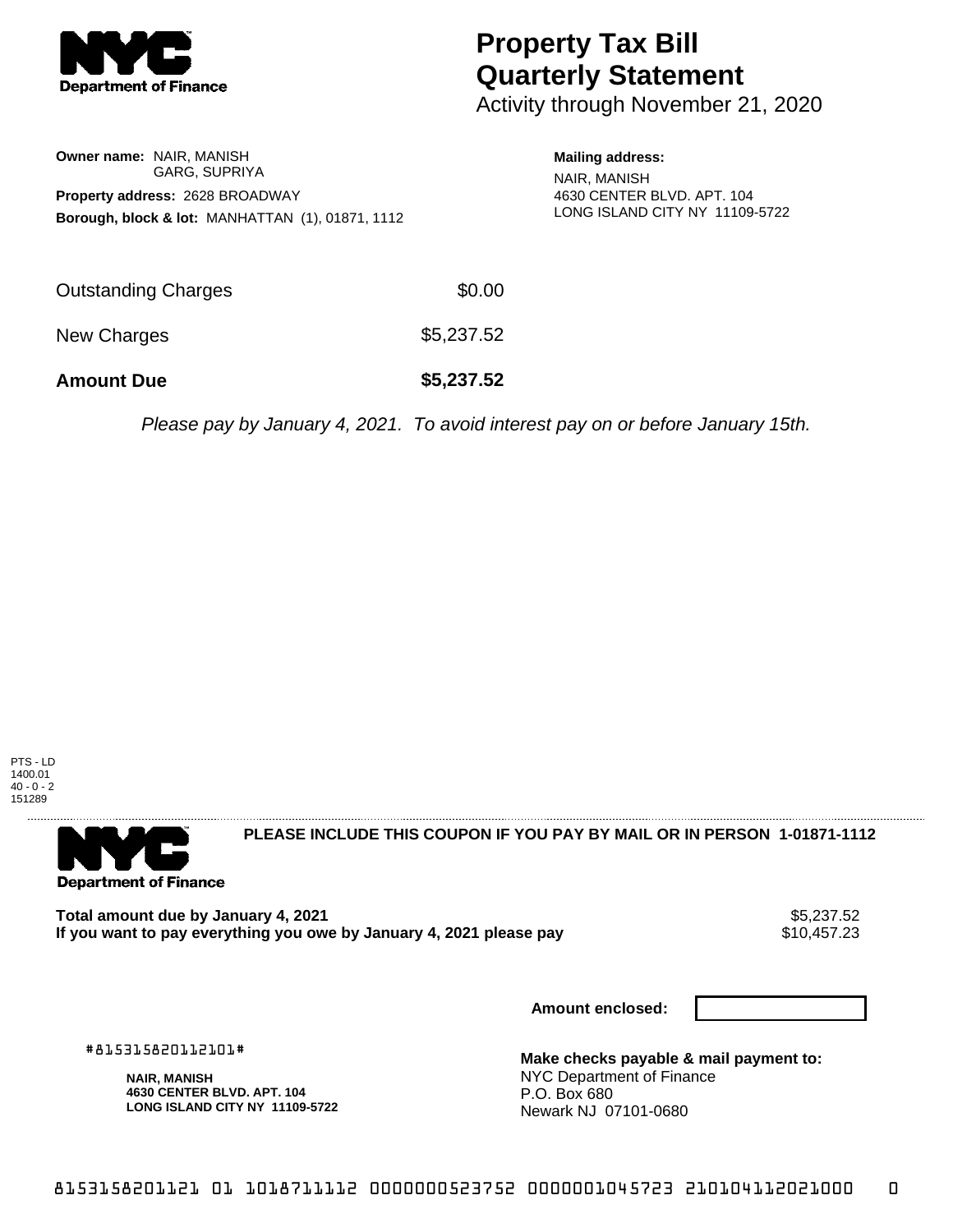

| <b>Billing Summary</b>                                                     | <b>Activity Date Due Date</b>           | Amount       |
|----------------------------------------------------------------------------|-----------------------------------------|--------------|
| Outstanding charges including interest and payments                        |                                         | \$0.00       |
| Finance-Property Tax                                                       | 01/01/2021                              | \$5,416.44   |
| Adopted Tax Rate                                                           |                                         | $$-178.92$   |
| <b>Total amount due</b>                                                    |                                         | \$5,237.52   |
| <b>Tax Year Charges Remaining</b>                                          | <b>Activity Date</b><br><b>Due Date</b> | Amount       |
| <b>Finance-Property Tax</b>                                                | 04/01/2021                              | \$5,416.44   |
| <b>Adopted Tax Rate</b>                                                    |                                         | $$-178.92$   |
| Total tax year charges remaining                                           | \$5,237.52                              |              |
| If you want to pay everything you owe by January 4, 2021 please pay        | \$10,457.23                             |              |
| If you pay everything you owe by January 4, 2021, you would save:          | \$17.81                                 |              |
| How We Calculated Your Property Tax For July 1, 2020 Through June 30, 2021 |                                         |              |
|                                                                            | Overall                                 |              |
| Tax class 2 - Residential More Than 10 Units                               | <b>Tax Rate</b>                         |              |
| Original tax rate billed                                                   | 12.4730%                                |              |
| New Tax rate                                                               | 12.2670%                                |              |
| <b>Estimated Market Value \$402,030</b>                                    |                                         |              |
|                                                                            |                                         | <b>Taxes</b> |
| <b>Billable Assessed Value</b>                                             | \$173,701                               |              |
| <b>Taxable Value</b>                                                       | \$173,701 x 12.2670%                    |              |
| <b>Tax Before Abatements and STAR</b>                                      | \$21,307.92                             | \$21,307.92  |
| Annual property tax                                                        |                                         | \$21,307.92  |
| Original property tax billed in June 2020                                  | \$21,665.76                             |              |
| Change In Property Tax Bill Based On New Tax Rate                          | $$-357.84$                              |              |

**NEW LAW:** To learn about Local Law 147, which requires residential buildings with three or more units to create a policy on smoking and share it with current and prospective tenants, visit www.nyc.gov/health/tobaccocontrol.

## **Home banking payment instructions:**

- 1. **Log** into your bank or online bill pay website.
- 2. **Add** the new payee: NYC DOF Property Tax. Enter your account number, which is your boro, block and lot, as it appears here: 1-01871-1112 . You may also need to enter the address for the Department of Finance. The address is P.O. Box 680, Newark NJ 07101-0680.
- 3. **Schedule** your online payment using your checking or savings account.

## **Did Your Mailing Address Change?**

If so, please visit us at **nyc.gov/changemailingaddress** or call **311.**

When you provide a check as payment, you authorize us either to use information from your check to make a one-time electronic fund transfer from your account or to process the payment as a check transaction.